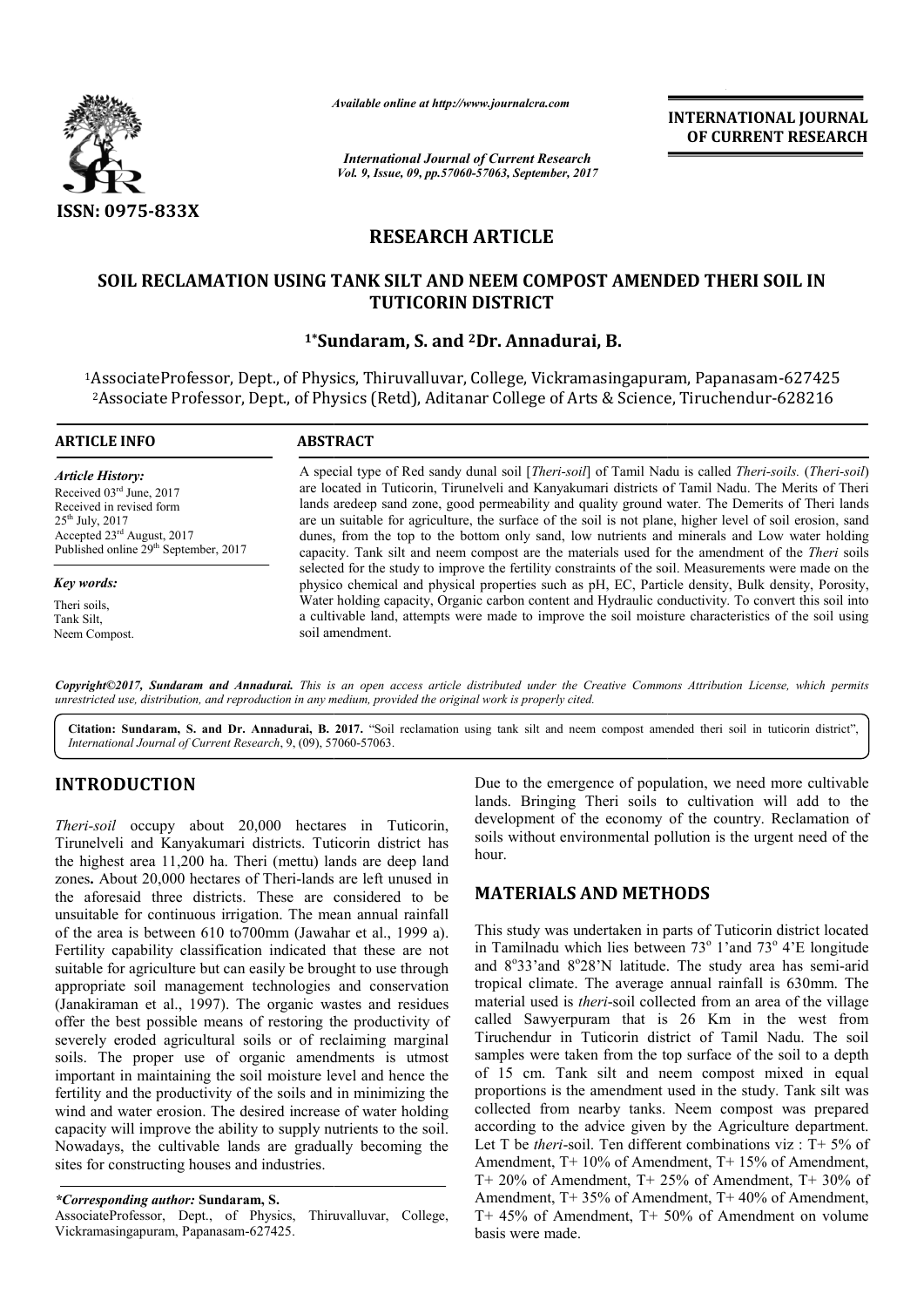The different combinations were thoroughly ameliorated mechanically before use. For example, in T+10% of amendment, 400 cc of amendment was mixed with 4000 cc of T. The volume of the soil is fixed. The different combinations of amendments were thoroughly mixed mechanically before use. Each treatment (combination) was replicated five times in pots to minimize error. The mixtures were subjected to sustainable wetting with water and allowed to settle for a period of 60 days without allowing them to get dried. After this incubation period, the mixtures were removed from the pots and once again dried and powdered. For each replication, measurements were made on the physico chemical and physical properties such as pH,  $EC$  ( $dSm^{-1}$ ), Particle density  $(g/cm<sup>3</sup>)$ , Bulk density  $(g/cm<sup>3</sup>)$ , Porosity  $(%),$  Water holding capacity  $(\%)$ , Organic carbon content  $(\%)$ , and Hydraulic conductivity (mm/hr). (Piper, 1966) To study the cause and effect of the various parameters measured, simple regression equations were tried. Simple regression analysis shows that the variations in the properties of Neem compost and Tank silt amended theri soil can be best represented by the linear model,

 $Y= a+b x$ 

#### 1 pH

It is observed from the correlation table that pH has positive association with Bulk density (0.4769), Hydraulic conductivity (0.4869) and Particle density (0.5678), and negative association with Electrical Conductivity (0.5061), Organic carbon (0.5793), Porosity (0.5407) and Water holding capacity  $(0.5517)$ .

The best three equations selected are

 $y=8.4527 -0.0068$ <sup>\*\*</sup>x ; $R^2 = 0.292$ <sup>\*\*</sup>  $y=8.2385 +0.0146^{**}x -0.0004^{**}x^2$ ;  $R^2 = 0.443^{**}$  $y=8.0933 + 0.0403**x-0.0015**x^2+0.000014**x^3;$  $R^2 = 0.470**$ 

The sign of x in all the equations confirm the behaviour with the results obtained through simple correlation analysis. That is increase in amendment reduces the pH level. The R- Square value indicates that about 47.0 percent of the variations in pH is being determined by the amendment levels used in the equation.

#### **Electrical conductivity (EC)**

The correlation table reveals that the EC has positive association with Organic Carbon (0.9653), Porosity (0.9801) and Water holding capacity (0.9756) and negative association with Bulk density (0.9863), Hydraulic conductivity (0.9906), Particle density (0.9794) and pH (0.5061)

The best three equations in the case of EC are

 $Y=0.1813 + 0.0042$ <sup>\*\*</sup>x;  $R^2 = 0.979$ <sup>\*\*</sup>  $y=0.1688 + 0.0054$ <sup>\*\*</sup>x -0.00002<sup>\*\*</sup>x<sup>2</sup>  $R^2 = 0.983$ <sup>\*\*</sup>  $y=0.1677 + 0.0056$ \*\*x-0.00003x<sup>2</sup> +0.00000011\*\*x<sup>3</sup>;  $R^2 = 0.983$ \*\*

Where y is the EC and x is the level of amendments. Here R-Square is 0.983, which is significant at one percent level of probability indicating the fact that 98.3 percent of the variations in the EC level is being explained by the different

levels of amendments added to the soil. This gives the EC level of the original *theri* soil. The negative and very small value in the coefficient of  $x^2$  in the quadradic equation indicates the slow changes in the EC levels corresponding to the changes made in the amendments .The coefficient of x in the linear equation indicate that a unit increase in the level of amendment will increase the EC level of the soil by 0.0042 units. That is amendments help in increasing the level of EC in the original soil.

#### **Particle density**

The correlation table reveals that the particle density is positively related to bulk density (0.9867), Hydraulic conductivity (0.9848) and pH (0.5678) and negatively associated with Electrical conductivity (0.9794), Organic carbon (0.9831), porosity (0.9958) and water holding capacity (0.9829). Hence its behaviour must be similar to that of EC and Organic carbon.

The fitted equations are

 $y=2.9393 - 0.0086^{**}x :R^2 = 0.987^{**}$  $y=2.9268 - 0.0073** \times 0.00002** \times 2; R^2 = 0.988**$  $y=2.9407 - 0.0098** x + 0.000084** x^2 - 0.000001** x^3;$  $R^2 = 0.989$ \*\*

The negative coefficient of x in all the equations confirm the behaviour expressed in simple correlation. That is increase in the amendment rate brings only decrease in the particle density. That is added compost brings a reduction in the particle density. The initial particle density of the original soil is nearly 2.94 units. The highly significant R- Square value expresses the fact that about 98.9 percent of the variations in the behaviour of particle density is explained by different amendment levels.

#### **Bulk density**

From the correlation table, we observe that the bulk density is positively related to Hydraulic conductivity (0.9964), Particle density (0.9867) and pH (0.4769) and negatively related to Electrical Conductivity (0.9863), Organic Carbon (0.9691), Porosity (0.9899) and Water holding capacity (0.9881).

In the case of Bulk density, the fitted best three equations along with the R-Square values and the significance of the coefficients are:

Y=1.8460 - 0.0082<sup>\*\*</sup>x;  $R^2 = 0.991^{**}$ Y=1.8560 -  $0.0092^{**}x + 0.000018^{**}x^2$ ; R<sup>2</sup> =  $0.992^{**}$ Y=1.8393-0.0062\*\*x-0.0001<sup>\*\*</sup>x<sup>2</sup>+0.0000016\*\*x<sup>3</sup>; R<sup>2</sup>= 0.993\*\* \* - Significant at five percent level of probability. \*\*- Significant at one percent level of probability.

Where y is the bulk density and x is the level of amendment. Here, R- Square is almost near to one for the cubic equation. This shows that 99 percent of the variations in the bulk density in the soil is being explained by the levels of amendments made. The value of the constant term in all the equations are almost equal to two indicating the initial bulk density of the soil. The very low value of the coefficient of the second degree term indicates the slow response of the bulk density value with respect to the changes made in the amendment. That is the addition of amendment reduces the bulk density.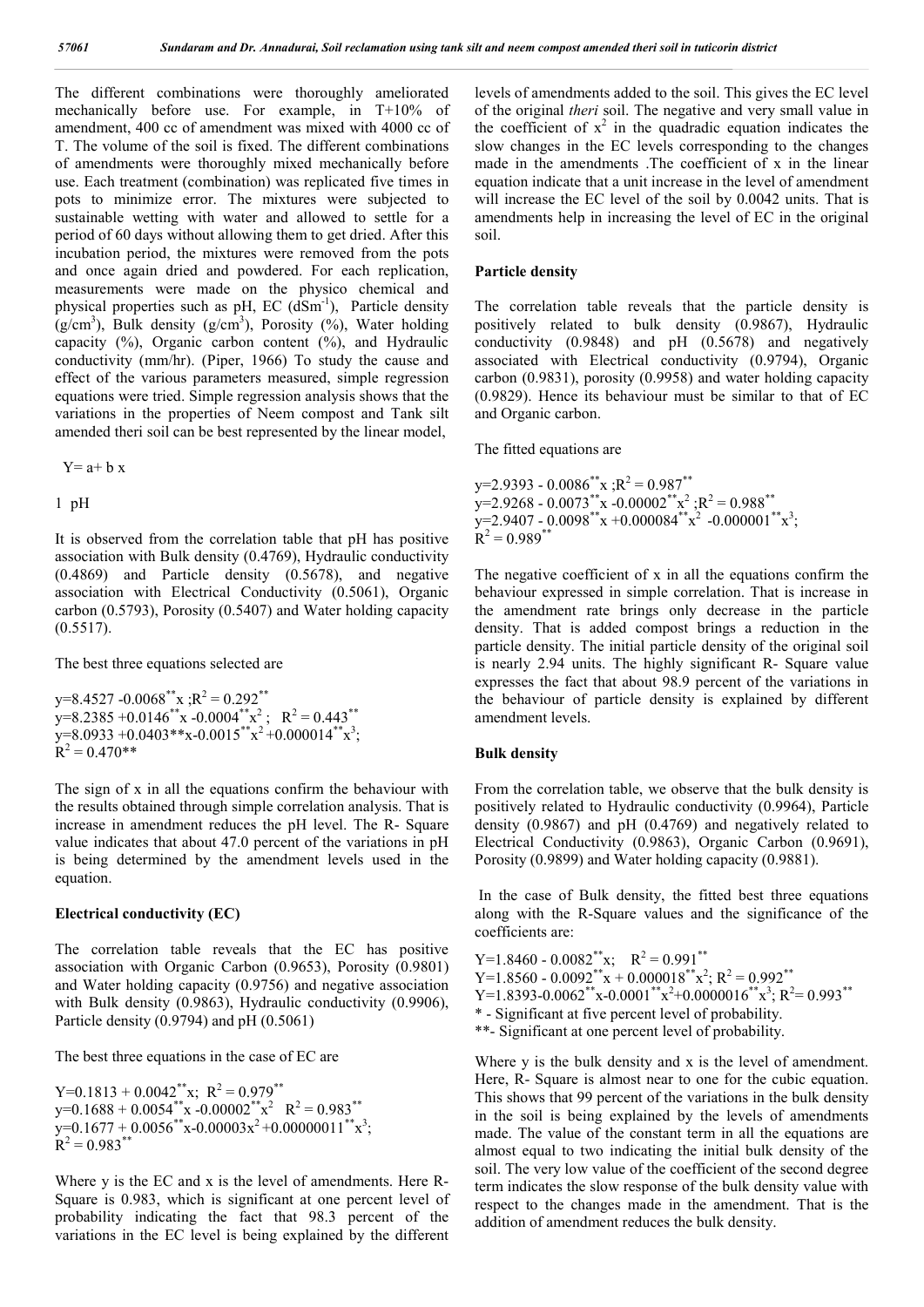| Percentage | pH   | EC<br>$dcm^{-1}$ | Particle<br>Density g/cm <sup>3</sup> | Bulk<br>Density g/cm <sup>3</sup> | Porosity $(\% )$ | Water holding<br>capacity $(\% )$ | Organic<br>Carbon $(\% )$ | Hydraulic conductivity<br>(mm/hr) |
|------------|------|------------------|---------------------------------------|-----------------------------------|------------------|-----------------------------------|---------------------------|-----------------------------------|
|            | 8.30 | 0.20             | 2.90                                  | 1.80                              | 37.00            | 31.10                             | 0.20                      | 135                               |
| 10         | 8.29 | 0.22             | 2.84                                  | 1.78                              | 37.50            | 31.50                             | 0.25                      | 131                               |
| 15         | 8.27 | 0.23             | 2.80                                  | 1.73                              | 38.10            | 32.20                             | 0.40                      | 127                               |
| 20         | 8.25 | 0.27             | 2.78                                  | 1.66                              | 38.30            | 32.40                             | 0.45                      | 120                               |
| 25         | 8.23 | 0.30             | 2.75                                  | 1.65                              | 38.50            | 33.00                             | 0.52                      | 117                               |
| 30         | 8.26 | 0.32             | 2.67                                  | 1.60                              | 39.20            | 33.50                             | 0.62                      | 115                               |
| 35         | 8.20 | 0.33             | 2.63                                  | 1.55                              | 39.70            | 34.50                             | 0.75                      | 110                               |
| 40         | 8.19 | 0.34             | 2.62                                  | 1.52                              | 39.90            | 34.70                             | 0.79                      | 106                               |
| 45         | 8.16 | 0.36             | 2.55                                  | 1.47                              | 40.20            | 34.90                             | 0.90                      | 102                               |
| 50         | 8.00 | 0.39             | 2.50                                  | 1.45                              | 40.80            | 35.20                             | 1.20                      | 98                                |

That is the amendment needed to get any desired level of bulk density can be obtained by substituting the desired bulk density level for y in the above equation. Thus the amendments help in fixing any desired level of bulk density in the soil.

#### **Porosity**

The porosity of the soil has got positive association with EC (0.9801), Organic Carbon (0.9818) and Water holding capacity (0.9907) and negative association with Bulk density (0.9899), Hydraulic conductivity (0.9884), Particle density (0.9958) and pH (0.5407)

The best three equations fitted in this case are

 $y=36.6867 + 0.0812^{**}x$ ;  $R^2 = 0.989^{**}$  $y=36.6367 + 0.0862*x - 0.00009**x^2; R^2 = 0.989**$  $y=36.5200 + 0.1069$ <sup>\*\*</sup>x -0.0010<sup>\*\*</sup>x<sup>2</sup> +0.000011<sup>\*\*</sup>x<sup>3</sup>; R<sup>2</sup>= 0.989<sup>\*\*</sup>

#### **Water holding capacity**

The correlation table reveals that the water holding capacity has negative association with Bulk density (0.9881), Hydraulic Conductivity (0.9846), Particle density (0.9829) and pH (0.5517) and positive association with EC (0.9756) and Organic carbon (0.9595) and Porosity (0.9907) . The best three equations fitted in this case are

 $y=30.6333 + 0.0970**x$ ;  $R^2 = 0.979**$  $y=30.3833 + 0.1220^{**}x - 0.0005^{**}x^2$ ;  $R^2 = 0.983^{**}$  $y=30.9500 + 0.0214**x+0.0039**x^2 - 0.00005**x^3$ ;  $R^2$  $0.990**$ 

The positive value of the coefficient of x agrees with the correlation results. The R-Square is 0.99 expressing the fact that 99 percent of the variations in the water holding capacity is being explained by the amendment levels.

#### **Organic carbon**

The organic carbon the Orgonica carbon has negative association with bulk density (0.9691), Hydraulic conductivity (0.9739) particle density (0.9831) and pH (0.5793) and positive association with EC (0.9653), Porosity (0.9818) and water holding capacity (0.9595).

The best three equations fitted are

 $y=0.1580 + 0.0200$ <sup>\*\*</sup>x;  $R^2 = 0.960$ <sup>\*\*</sup>  $y=0.1705 + 0.0087^{**}x + 0.0002^{**}x^2; R^2 = 0.976^{**}$  $y=0.0247 + 0.0346^{**}x - 0.009^{**}x^2 + 0.000014^{**}x^3$   $R^2 = 0.986^{**}$ 

The R-Square is 0.986 which is significant at the highest level of probability indicating the fact that the amendments chosen

could explain 96 percent of the variations in the organic carbon. The positive coefficient for x gives the confirmation of the fact derived from simple correlations. That is increase in the levels of amendments bring additional organic carbon content. The intercept term is almost consistent in the quadratic and cubic equations indicating the fact that the level of organic carbon present in the non-amended soil is nearly 0.1 units. Hydraulic conductivity is another important factor deciding plant growth in soil. This has negative association with Electrical Conductivity (0.9906), Organic Carbon (0.9739), Porosity (0.9884) and water holding capacity (0.9846) and positive association with Bulk density (0.9964), Particle density (0.9848) and pH (0.4869).

The best three fitted equations are

 $y=138.533 - 0.8158^{**}x$ ;  $R^2 = 0.994^{**}$  $y=139.617 - 0.9241^{**}x + 0.0020^{**}x^2$ ;  $R^2 = 0.995^{**}$  $y=140.933 -1.1577**x + 0.0121**x^2 -0.0001**x^3$ ;  $R^2$  =  $0.995***$ 

The R - Square is 0.995 expressing the fact that 99.5 percent of the variations in the hydraulic conductivity of the soil is being decided by the amendment levels considered in the experiment.

### **RESULTS AND DISCUSSION**

Addition of the amendment with Theri soil decreases the bulk density, porosity, particle density, pH and hydraulic conductivity but increases Electrical conductivity, water holding capacity and organic carbon. In this study, the convenient root growth condition for the plants is achieved for  $T + 30\%, T + 35\%, T + 40\%$  and  $T + 45\%$  amendments treatments. In all the treatments porosity values range from 32% to 43%. The value of pH for all amendments is favorable for cultivation purpose. The major soil physical constraints identified are low water retention and high permeability. The desired increase of water holding capacity will improve the ability to supply the nutrients to soil. The hydraulic conductivity is considerably controlled from very rapid stage to moderately rapid stage. Here in all the treatments water holding capacity increased and attained the maximum value of 42 % cent and the hydraulic conductivity reduced to the minimum value of 60 mm/hr. T + 30%, T + 35%, T + 40% and  $T + 45\%$  combinations were better than the other combinations for the purpose of cultivation. Increase of organic Carbon improves the growth condition of the crops. Giving more importance to the major soil physical constraints namely the root growth, the water retention and the permeability  $T + 45%$  amendment treatment could be predicted as the best among all the treatments.